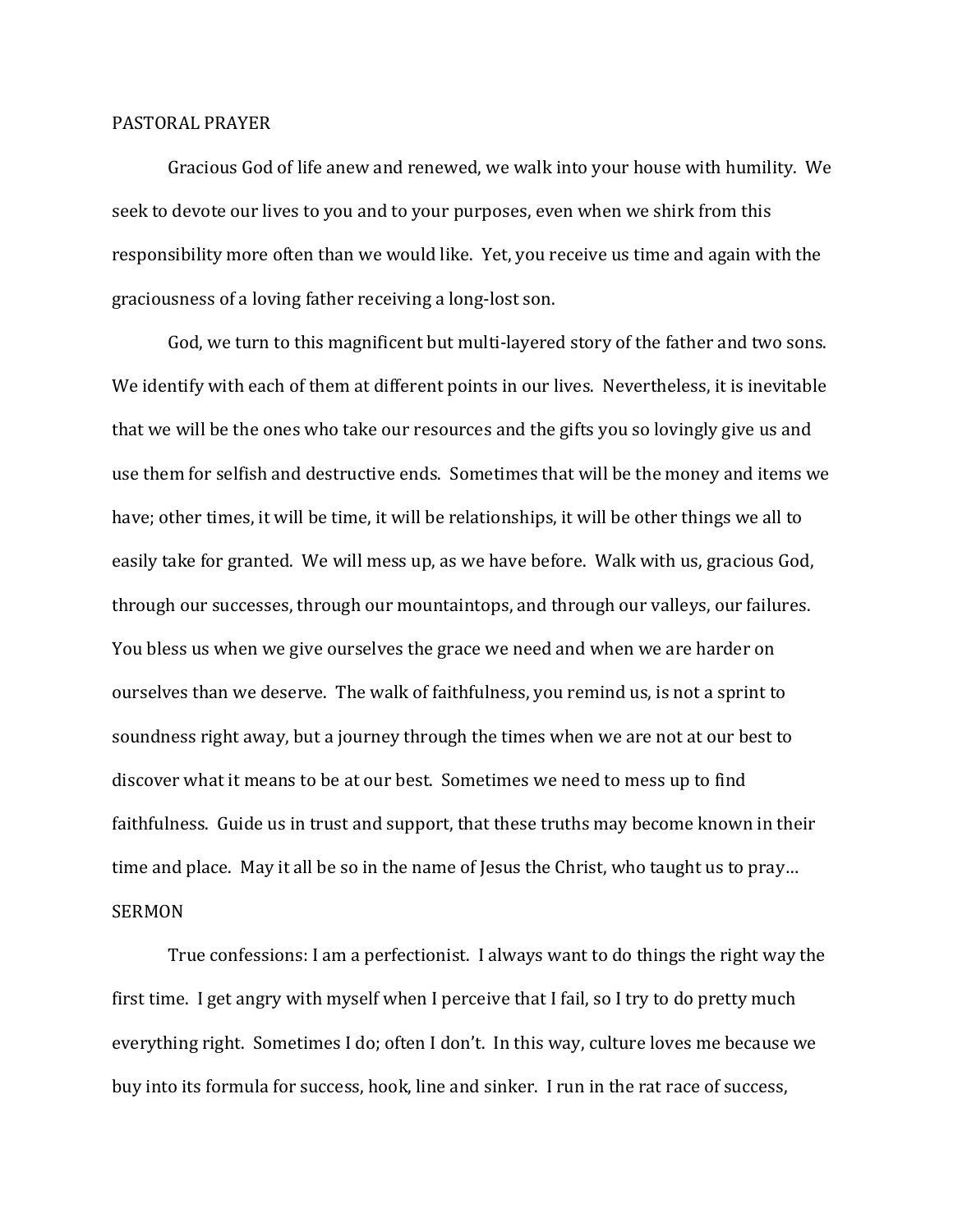which essentially means not failing…no matter what. I'm quickly learning that this is not a strength; this is easily a weakness. It prevents us from being fully human, for not always succeeding is an absolutely unavoidable part of life and something we need to make peace with in order to be faithful humans and Christians. How do we learn anything at all unless we don't always do things right the first time? Life is framed all too often about success at any cost that to fail is considered nothing less than becoming a second rate person. We see the failure of a boy who literally wastes his life possessions away foolishly. When he decides to repent and return home, his family faces a choice: judgment of his decisions, which would add on to the shame he already feels, or the grace to respond with love.

Ralph Waldo Emerson once called this story the best story in the Bible. Most interpretations want to focus on unconditional forgiveness as the main take-away. Indeed, the father is often interpreted to be like God, forgiving us with graciousness that we cannot measure. That is definitely true, but there are also other ways to interpret this deep story. I believe our day in age in particular gives us a unique interpretation that gives us grace to respond to failure lovingly and in context of what it means.

First of all, how do we title this parable by Jesus? There is no one definitive name in scripture. We often call it the Parable of the Prodigal Son, and by naming it that way, we see that we focus upon the sin of the son. How we title it all depends on which character you wish to focus upon. The greatest emphasis has been on the young son, how he went away, haughty in desiring his inheritance, and squandering it all on riotous living. We may call it the story of the Father, who not only allows his son to prematurely take his inheritance but then receives him with the greatest joy upon his return home. It may be the story of the brother, who highly questions his father's judgment in receiving the selfish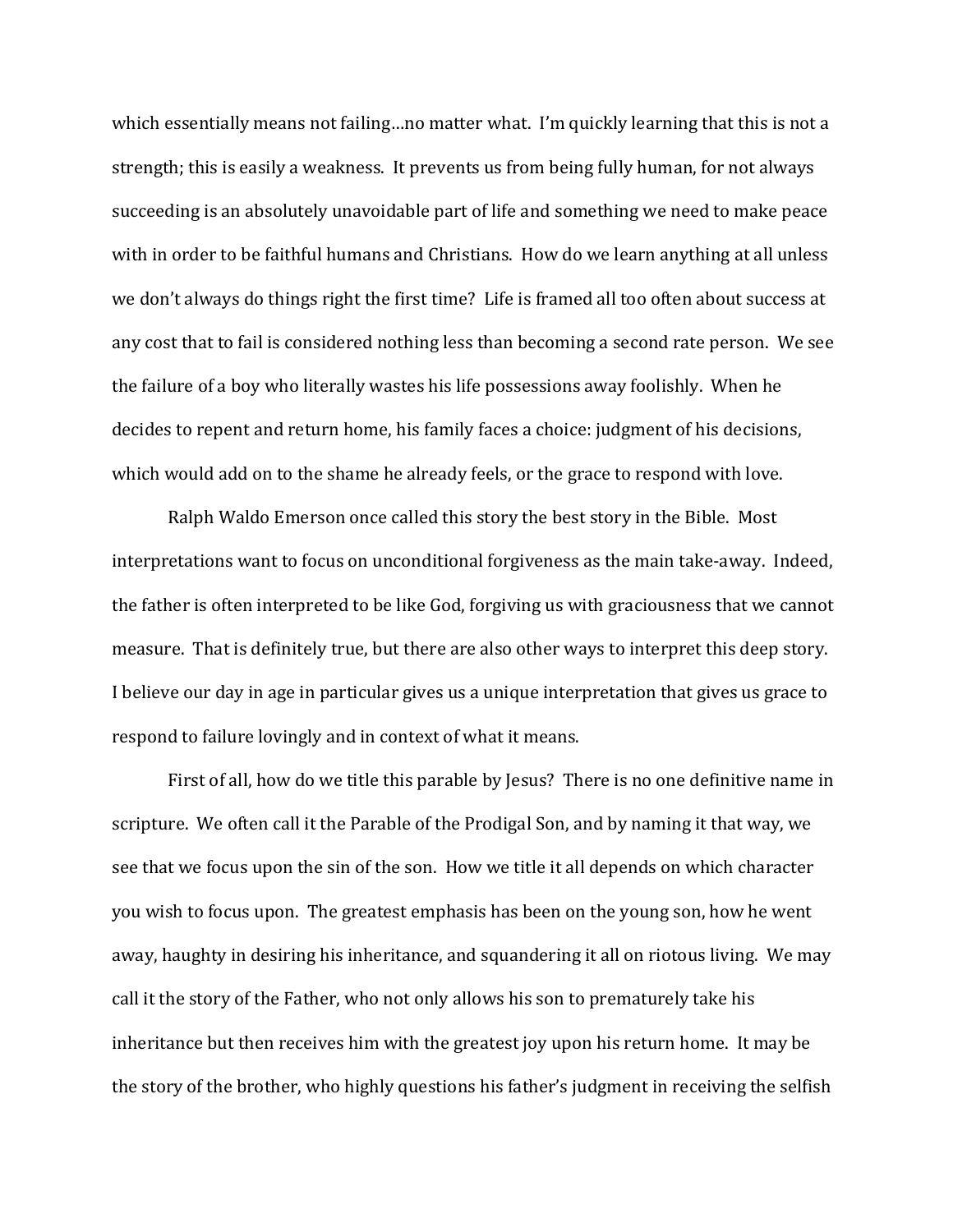son so easily back into the fold. Who do you identify with in this story, and how to you title it? I see myself in the image of the two sons. Some times, I am the older son who recognizes how much work and time I have put into something only to have another person come in and steal the glory. Other times, I see myself in the young son who has cocky predeterminations and becomes reckless. Both of these are absolutely human, as we will be the cocky one and the unhappy one at various points in our lives. One usually gets the approval while the other is judged deeply. That may not necessarily be fair. Today, I want to call it the Parable of the Son who Messes Up. No question, his sin is troublesome and shameful, but those errors did not lead him to deeper sin; they lead him toward reorientation toward what is good and right. He messes up and becomes a better person for it. I believe we need to mess up in order to learn what we need to learn throughout life, for success at all times is not necessarily the best thing.

There are interpretations of this text that cover the gamut. Some lift up the older brother as the righteous one and the younger son to be highly at fault and suspicious over his reasons for returning. There are some that consider the father to be too graceful, needing to put more judgment on the son who wasted his inheritance. Indeed, that might seem appropriate, as the son virtually told the father, "you are dead to me." He took the father's hard-earned things and used them on things that were considered highly unfaithful. Indeed, the actions of the younger son are not to be lauded. It's a moot point to ask whether what he did was good or bad. What can come out of this conversation is what it means to have the child come back home and the father to receive him with open arms.

To be fair, this story is far overblown. This never would have happened in the ancient world, nor would it happen today. We wouldn't allow kids to ask for their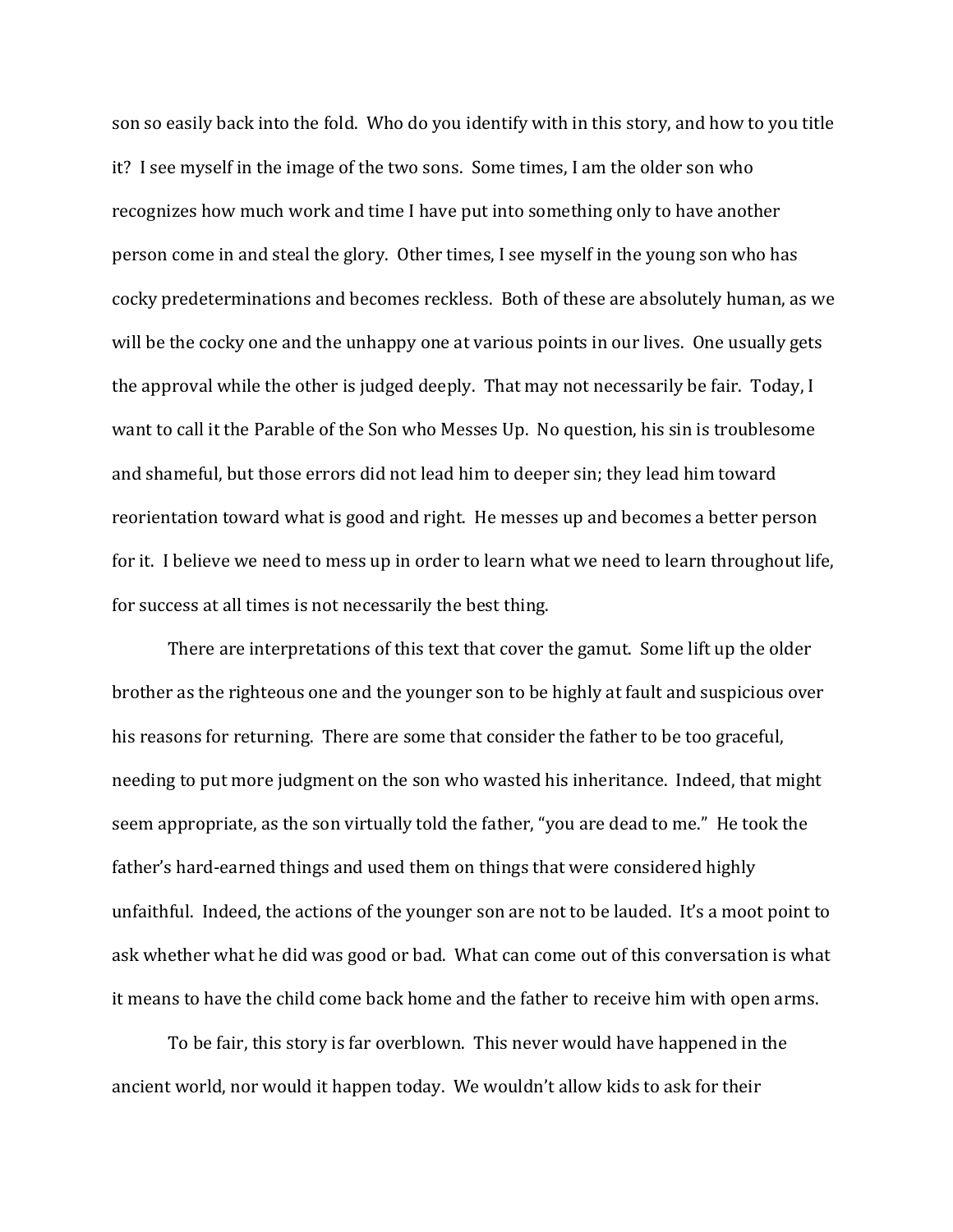inheritance prematurely, and we wouldn't give an inheritance before we were gone without a pretty good reason…most notably because we might still need it. I think most parents who loved their children would reprove them strongly after leaving like that and coming back empty-handed before jumping to embrace them. We do not know what the father was thinking and how he saw everything, but he jumped to greet his son anew with love and forgiveness. Is this undeserved? Definitely. Should he have given his son more of a talking-to? Possibly.

If we look at the example of the father, we might interpret that this is easy grace. Paul asks in Romans if we should sin as much as possible so that grace may abound all the more, and the example of the father seems like the answer would be yes. But Paul says, "By no means!" Grace is there for our benefit, but we do not call upon grace to the point of abuse. We are called to live a life of faithfulness, but what this story can teach us is that it takes something to learn what faithfulness means to us. It can often take a big catastrophic failure in the moment to discover who we truly are and who we are meant to be. It was a selfish and ungrateful boy that left the home, but it was a more mature man who returned and asked for nothing but a humble place as a hired hand. Whether you have been in the position of the father or the son, I'm sure you've known what it means to mess up in one way or another. Sometimes it's big; other times, it's something that may not be so big, but in any case, we often take any mess-up very seriously.

One of the problems in today's culture is that we have no space to fail. In some professions and responsibilities, there should be no space to fail. You wouldn't want your physician to suddenly decide that messing up is a good idea to do regularly. It's just unfortunate that somehow we took on that all of life has the same high stakes as life and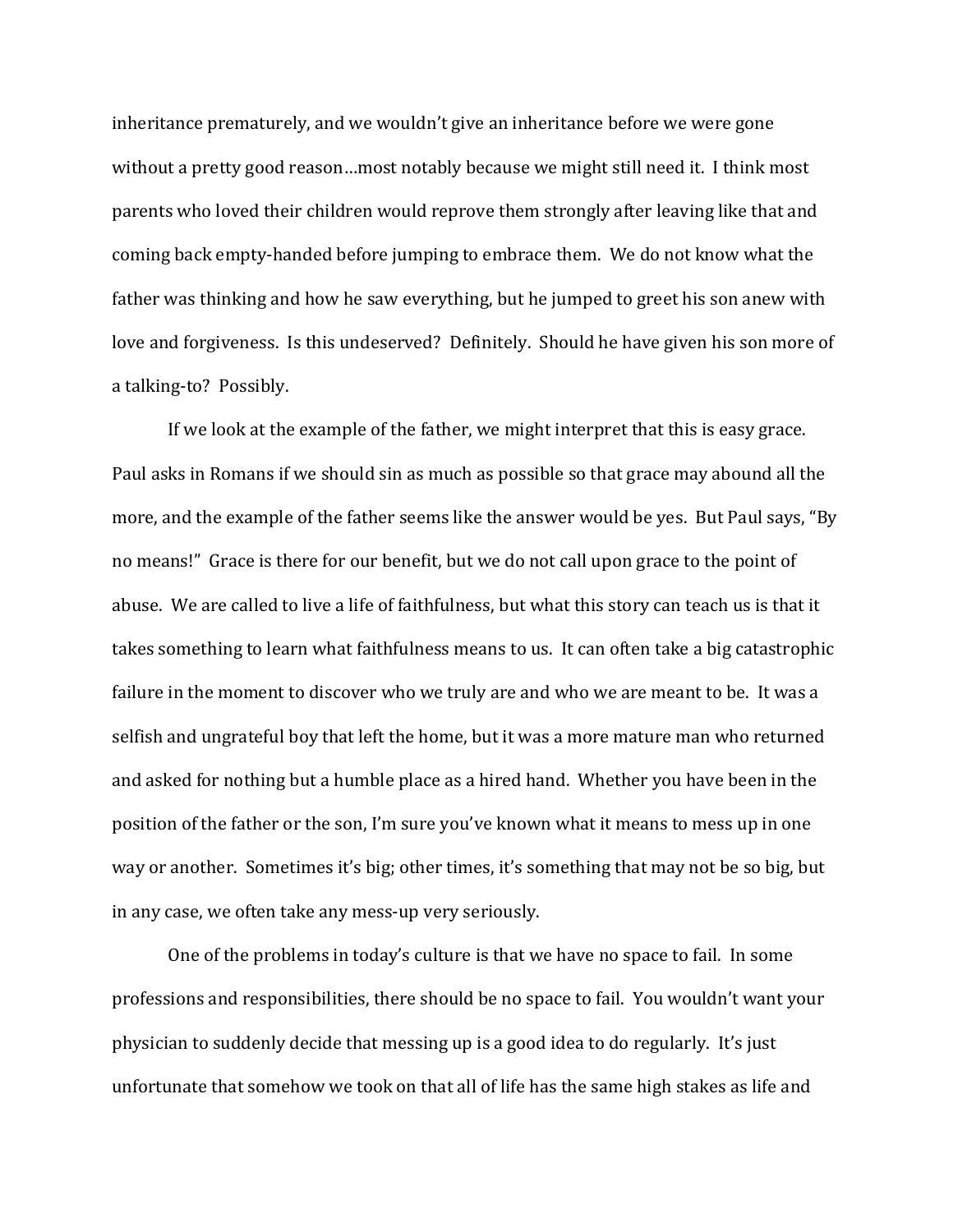death. Internally, we often give ourselves no grace when we do not live up to the standards we set, whether they be large or small scale. That may be because the pressures on the outside do not give us the space to fail either. The pressures can usually be implicit. This story can serve as the antidote for so many parents of this day. Parents who were never allowed to learn a lesson often visit those standards upon children, taught in the strictest terms that they cannot and should not fail. It can go to the greatest extremes. I've heard stories of parents raising their young boys from obscenely young ages to become the most technically sound football players, especially the quarterbacks always in the limelight and under criticism. These parents have a plan for their children so that they could succeed in high school, get a scholarship to the most prestigious football colleges, get drafted in the first round of the NFL Draft, win Super Bowls, and…what? Find a fulfilling lifestyle? No. This is imposing the wishes of the parents for an unfulfilled life on the child, who finds no space for fulfillment. When there is no space to fail, there is no space to learn; there is no space to become a better person. "Failure is not an option," is the famous phrase from Apollo 13, but most of our efforts do not have life-and-death consequences. On the other hand, we have the example of this father. Is the strength of this father that he lets his child fail, only to come back as a more realistic, mature, and prepared man?

The father says at the end of the parable, "this brother of yours was dead and has come to life; he was lost and has been found." In a way, this is very true; the son had to go out and die a kind of death to foolishness and childish ways before he could come back renewed and ready to face life maturely. He learned some hard lessons, but maybe he had to do it his own way. Part of love is recognizing how to most faithfully teach the lessons that others need to know. I'm not advocating blowing vast amounts of inheritance, but